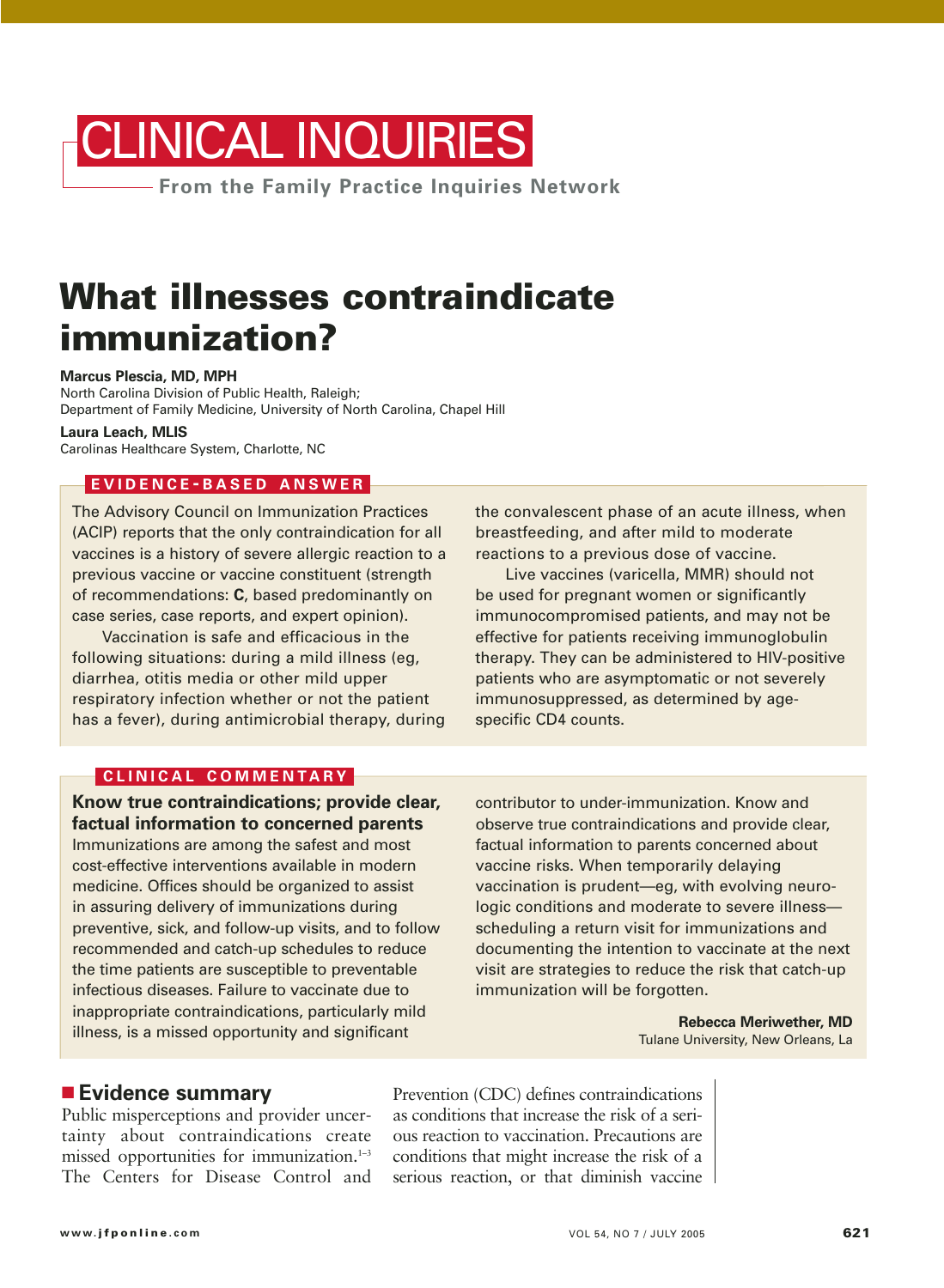#### **TABLE**

#### **Contraindications and precautions for vaccine administration**

| <b>SITUATION</b>                                                                                                                                                                    | <b>COMMENTS</b>                                                                                                                                                                                               |
|-------------------------------------------------------------------------------------------------------------------------------------------------------------------------------------|---------------------------------------------------------------------------------------------------------------------------------------------------------------------------------------------------------------|
| Mild acute illness (with or without<br>fever) (otitis media, diarrhea, etc)                                                                                                         | No contraindication                                                                                                                                                                                           |
| <b>Breastfeeding</b>                                                                                                                                                                | No contraindication                                                                                                                                                                                           |
| Serious allergic reaction to vaccine<br>or component (anaphylaxis)                                                                                                                  | Absolute contraindication                                                                                                                                                                                     |
| Pregnancy                                                                                                                                                                           | Tetanus and influenza should be kept current<br>No contraindication to give indicated inactivated<br>immunizations<br>Live vaccines are contraindicated, although no<br>reports of adverse reactions reported |
| Moderate to severe illness                                                                                                                                                          | Temporary precaution-hold until patient improved                                                                                                                                                              |
| Encephalopathy <1 week<br>after DTP or DtaP                                                                                                                                         | Pertussis immunization contraindicated                                                                                                                                                                        |
| Fever $>40.5^\circ$ C<br>or Hypotonic, hyporesponsive episode<br>or Persistent, inconsolable crying<br>>3 hours <48 hours after DTP or DTaP<br>or seizure <3 days after DTP or DTaP | Avoid pertussis, but vaccination may be<br>appropriate during an outbreak                                                                                                                                     |
| Recipients of blood, IVIG, and other<br>antibody-containing products                                                                                                                | Hold live vaccines for variable timing depending<br>on dose (see CDC Recommendations)<br>Oral typhoid and yellow fever OK                                                                                     |
| Chemotherapy or radiotherapy                                                                                                                                                        | Give influenza<br>Avoid others (decreased immune response)                                                                                                                                                    |
| Antibacterials                                                                                                                                                                      | Should not be taken with oral (live) typhoid vaccine<br>(decreased effectiveness)                                                                                                                             |
| Antivirals against herpes spp                                                                                                                                                       | Should not be taken with live varicella vaccine<br>(decreased effectiveness)                                                                                                                                  |
| Postpartum anti-Rho(D)                                                                                                                                                              | Simultaneous rubella vaccination effective                                                                                                                                                                    |
| Hematopoietic Stem Cell<br>transplant recipients                                                                                                                                    | See separate CDC Recommendations*                                                                                                                                                                             |
| Altered immune status (HIV, solid<br>organ transplant recipients, etc)                                                                                                              | See separate CDC Recommendations <sup>t</sup><br>Inactivated immunizations are safe,<br>may be less effective                                                                                                 |

#### Table based on general recommendations on immunization, MMWR Recomm Rep 2002.<sup>4</sup>

\* Available at: www.cdc.gov/mmwr/preview/mmwrhtml/rr4910a1.htm † For HIV, www.cdc.gov/mmwr/preview/mmwrhtml/rr5108a1.htm; for others,

www.cdc.gov/mmwr/preview/mmwrhtml/00023141.htm.

efficiency.4 Recommendations about contraindications and precautions for vaccine administration are partially based on studies of adverse effects (see the **TABLE** for common situations). Complete information on the contraindications and precautions for all common vaccinations can be accessed at www.cdc.gov/mmwr/preview/ mmwrhtml/rr5102a1.htm#tab5.4

Data on vaccination risks are limited by a relative lack of experimental studies. Initial recommendations of the Advisory Council on Immunization Practices have been based on the findings of a 14-member Institute of Medicine (IOM) expert committee and are updated regularly.<sup>5-7</sup> The IOM committee reported that because vaccinerelated adverse events occur infrequently,

**FAST** TRACK

**previous vaccine**